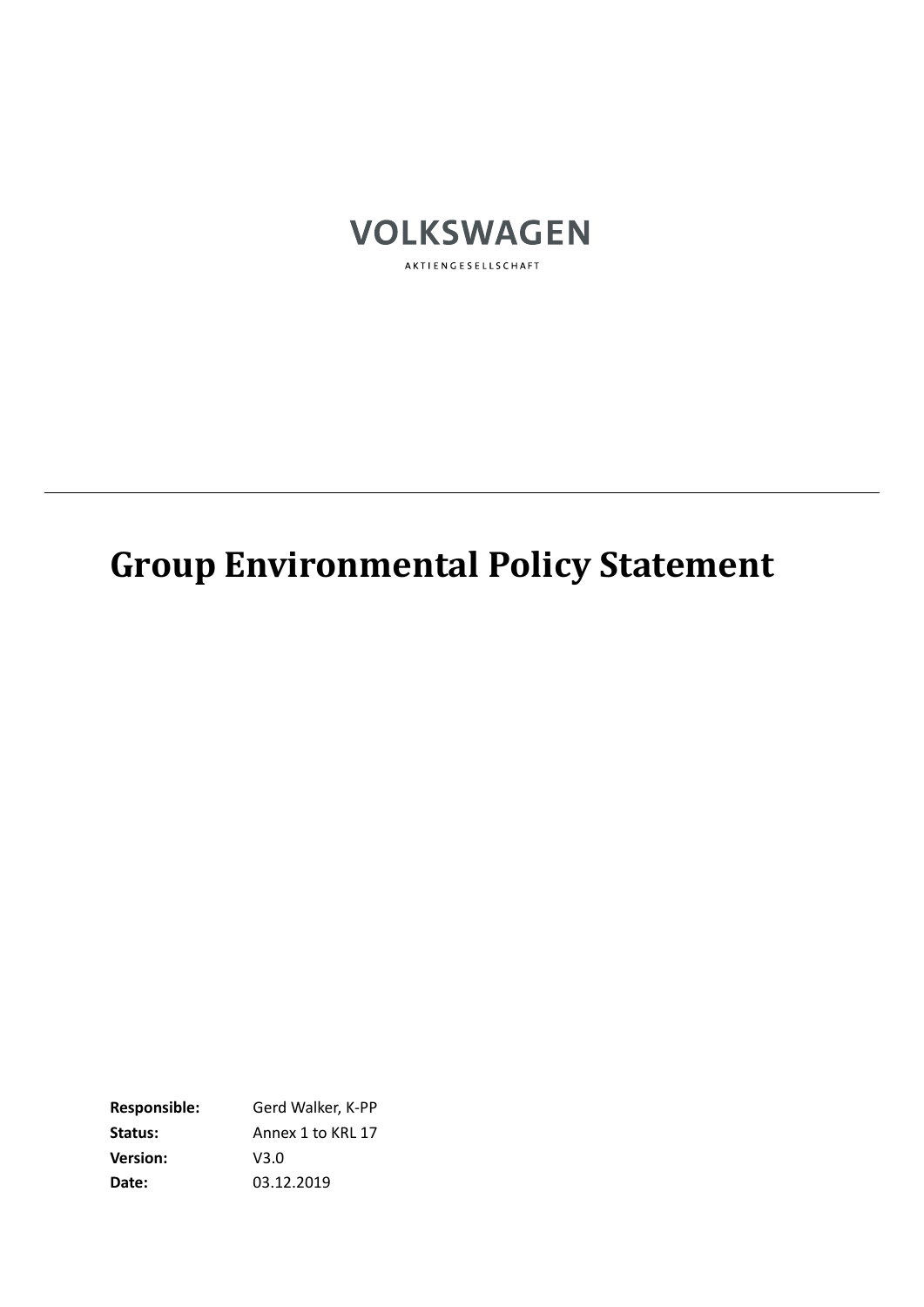# **Group Environmental Policy Statement**

As a global leader in the development, production and distribution of motor vehicles and mobility services, the Volkswagen Group has committed itself to become a leading provider of sustainable mobility and a role model for protecting our environment.

We embrace the challenges of climate change and we are committed to the two degree target of the United Nations. We are keenly aware of our outstanding global responsibility for our environment associated with our world-wide environmental and societal impact of our activities and products. To reduce our environmental footprint, we use our global innovative capacity to address environmental challenges throughout all life cycle stages of our mobility offers. Our mobility innovations will also help our customers to reduce their environmental footprint while simultaneously securing our business competitiveness and employment.

Guided by our "Environmental Mission Statement", the Volkswagen Group commits to the following requirements:

### **1. Leadership**

Our leaders, at every level of the organization in all brands and majority shareholdings of the Volkswagen Group, are aware of the environmental risks of their business activities and will demonstrate, in words and in actions, their commitment to acting in accordance with the law and the company and to environmental leadership. They are responsible for the implementation of this policy in their business units and for ensuring that all employees are informed, qualified and held accountable for their assigned responsibilities. In their area of responsibility, they create an appropriate framework in which employees and business partners can communicate especially sensitive environmental issues openly and without fear of negative consequences. The Boards of Management at Group and at each entity will consider environmental leadership with equal weight to other business criteria in key company decisions.

#### **2. Compliance**

We comply with legal and regulatory requirements as well as company standards and targets. Our Environmental Compliance Management Systems ensure that ecological aspects and obligations in our business activities are identified and appropriately considered. Environmental misconduct and deliberate disregard or fraud are treated in accordance with our organizational guidelines as violations of rules. Compliance with this Environmental Policy Statement and with Group environmental requirements will be annually evaluated and reported to the Boards of Management at Group and at each entity.

#### **3. Environmental Protection**

We follow a life-cycle approach to mitigate environmental risks and to seize environmental opportunities such as the integration of renewable energy sources, decarbonisation, sustainable supply chains